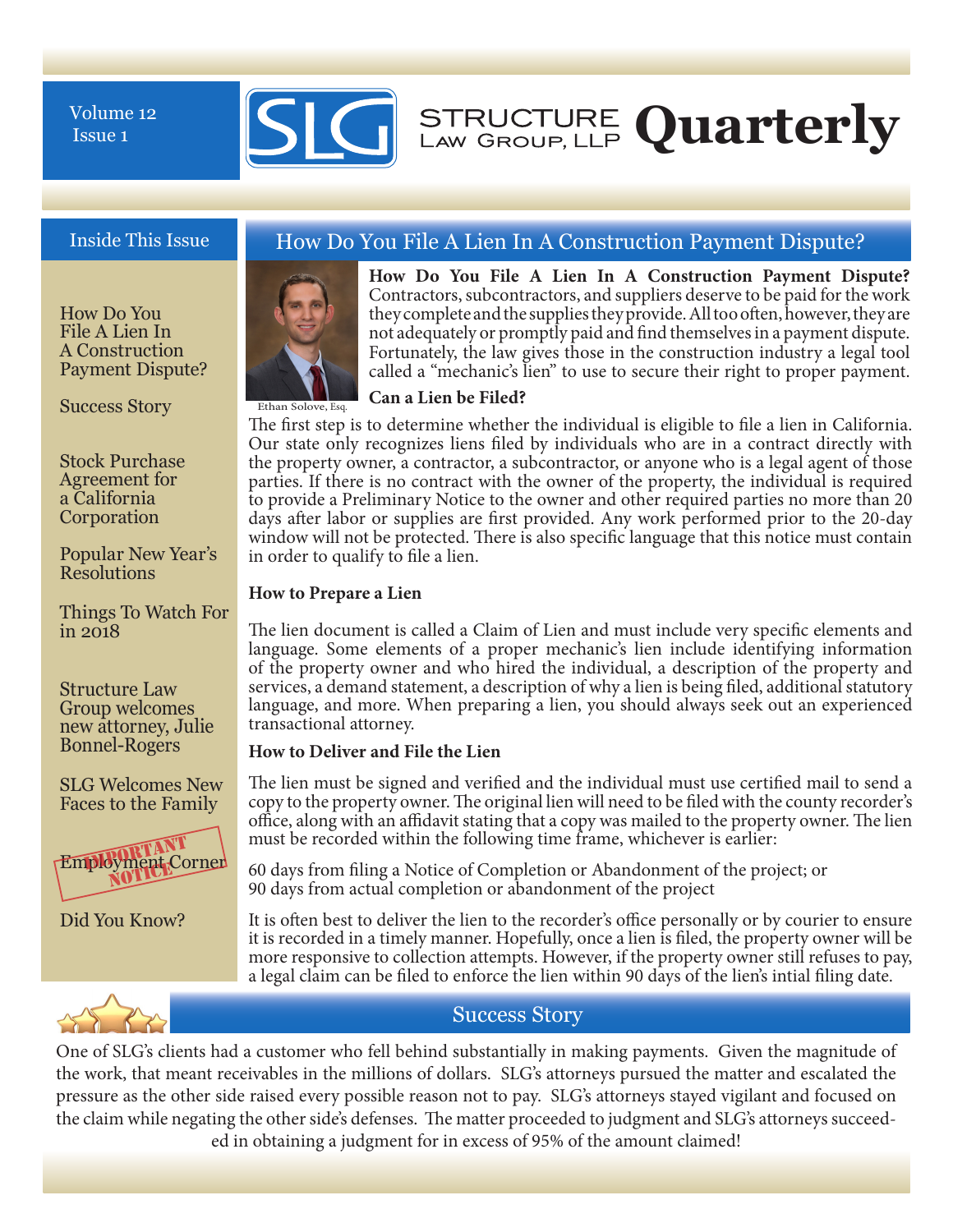## Stock Purchase Agreement For A California Corporation



There are a variety of ways for a corporation to sell its assets without compromising its structural integrity or otherwise damaging the business. One common method by which California corporations can sell assets is a stock purchase agreement. For example, if an investor (which can even be a

company) wants to buy stock in a company, the executing instrument is typically a stock purchase agreement. The stock purchase agreement allows a business to sell its assets – and sometimes, certain voting and management rights – without actually selling the business itself. In order to protect the assets at issue and protect the legal interests of the companies involved, a California corporate transactional attorney can help businesses effectively negotiate and execute stock purchase agreements.

#### **What is a Stock Purchase Agreement?**

A California stock purchase agreement is simply a type of business contract that allows a company to sell its stock to an individual or other company. At a bare bones level, the stock purchase agreement will simply sell stock, but some agreements may give additional rights associated with the stock. For instance, a stock purchase agreement may provide

particular voting and/or management rights, in addition to the stock. Or, the stock purchase agreement may grant a seat on the selling company's board of directors, such that the buyer will have a say in, for instance, hiring managers. In a situation where a stock purchase agreement grants more than just stock, the agreement must be carefully crafted in order to plan for future contingencies, such as voting proxies or removal from the board of directors. Furthermore, stock purchase agreements can cover a significant amount of corporate assets, especially for publicly-traded companies. Regardless of the value of the assets being transferred, both the buyer and seller face certain risks inherent to the transaction.

#### **How a Transactional Attorney Can Protect Legal Interests**

The first step in a successful corporate transaction is for an attorney to perform thorough and accurate due diligence investigations. SLG's attorneys are highly experienced in evaluating and assessing transactions to identify all potential sources of liability, and to then strategize on how to avoid such situations. Finally, our attorneys ensure that the agreements are executed in accordance with California law and that no other legal impediments can prohibit their enforcement.

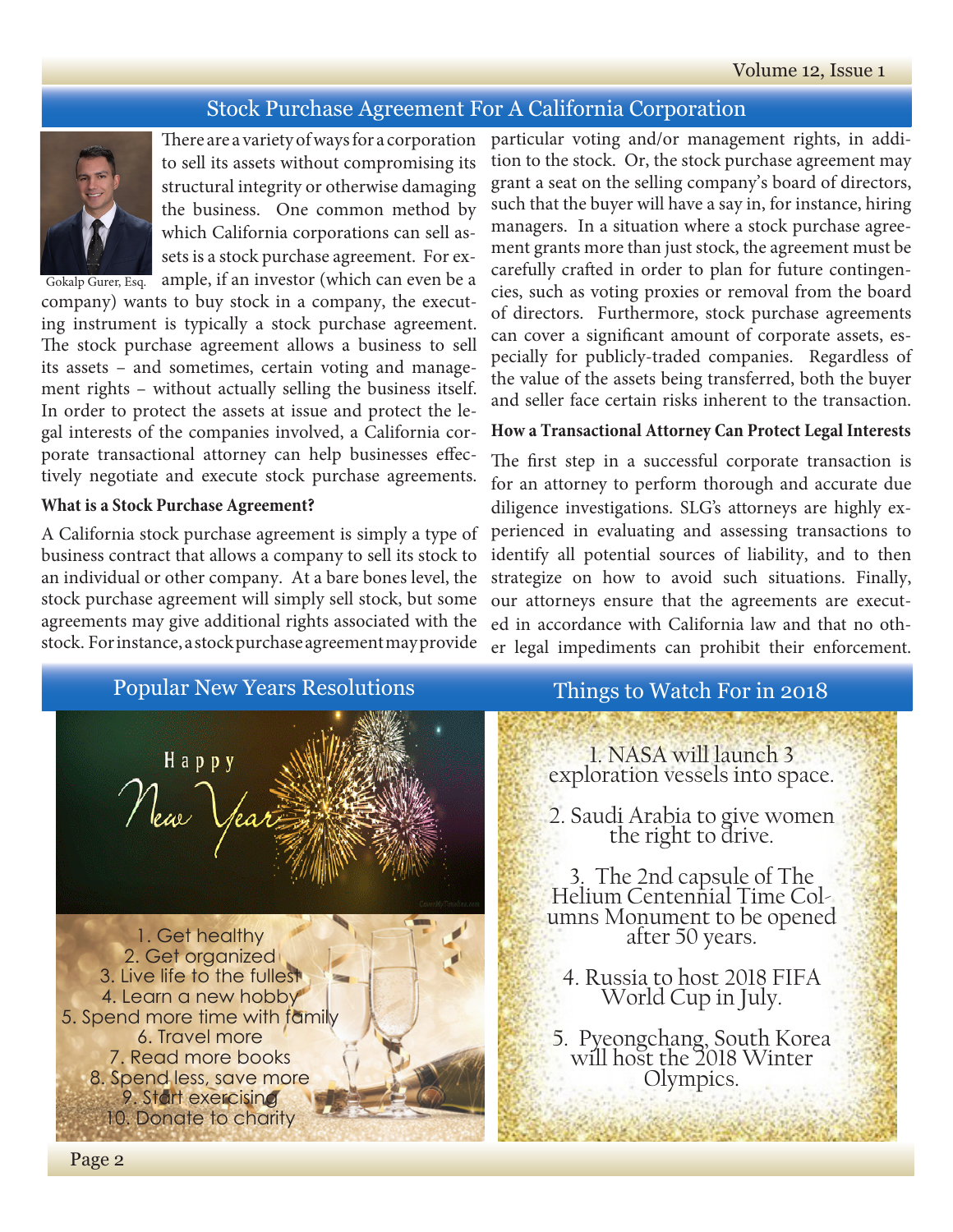### Volume 12, Issue 1

## Structure Law Group welcomes new attorney, Julie Bonnel-Rogers!



Julie Bonnel-Rogers Esq. Julie brings a ton of experience to the to announce Julie Bonnel-Rogers has joined the firm as our newest litigation attorney. "We are excited to have Julie because she is a ferocious fighter who never backs down from a challenge.

table and we are incredibly excited to have her in our clients' corner here at Structure Law", said SLG attorney Ethan Solove.

Julie Bonnel-Rogers has several years of civil litigation and trial experience. The scope of her career has included representation of business and property owners in a large variety of disputes in the tech, biotech, construction, and gas and oil industries. Ms. Bonnel-Rogers is involved in all aspects of the litigation process, from advising clients on pre-lawsuit demands, filing and responding to lawsuits, pleadings, handling discovery, law and motion matters, settlement negotiations, and trial. Julie has been recognized for her advocacy on behalf of small and mid-sized businesses and their financial and

# SLG Welcomes New Babies **Employment Corner**



Welcome to the world, Bryce Gus Martin Penhallegon Congratulations to Ryan Penhallegon and his family!



Welcome to the world, James Aleksander Mezek Congratulations to Katya Mezek and her family!

Structure Law Group, LLP, is pleased legal exposure to technological risks and security breaches.

Ms. Bonnel-Rogers received her J.D. from the University of San Francisco School of Law. Prior to entering law school, Julie taught English on the Island of Saipan in the Northern Marianas Islands as a volunteer through the Jesuit Volunteer Corps in 1989-1990. While in law school, she participated on the Law School's Moot Court Competition Team, and graduated with advocacy honors including the 1993 USF School of Law 1st Place "Advocate of the Year" title. "Structure Law provides a great resource to clients whose diverse needs include both transactional expertise and litigation reinforcement. I am excited to begin the next chapter of my career working with the Structure litigation team."



#### **-- IMPORTANT EMPLOYER INFORMATION --**

Existing law imposes various restrictions on employers with respect to applications for employment. AB 168 changes the hiring process in a multitude of ways.

- An employer shall not rely on the salary history of an applicant for employment as a factor in determining whether to offer employment or how much salary to offer.
- An employer shall not, orally or in writing, personally or through an agent, seek salary history information about an applicant for employment, including compensation and benefits.
- An employer, upon reasonable request, shall provide the pay scale for a position to an applicant applying for employment.
- This section applies to all employers, including state and local government employers and the Legislature.